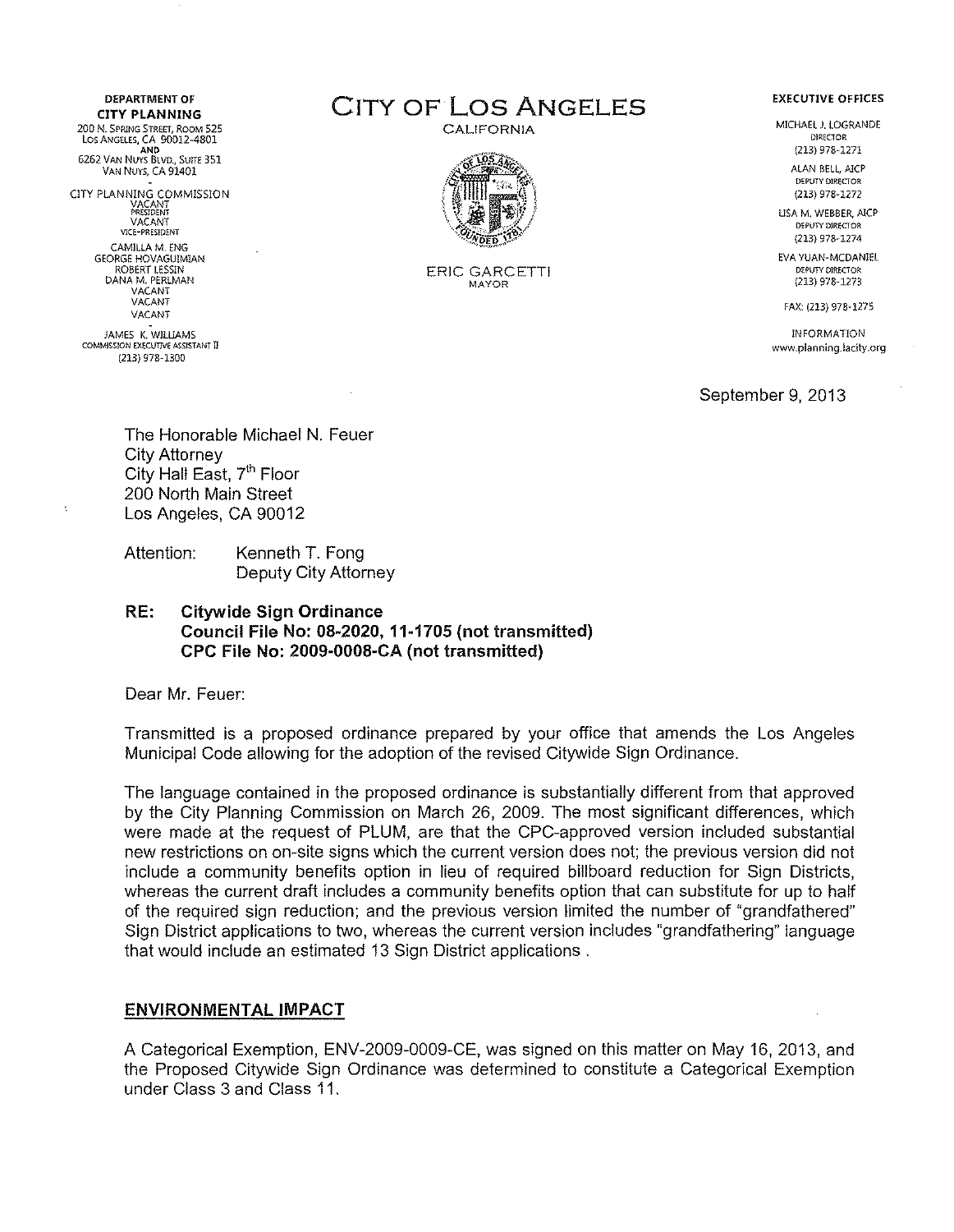The proposed ordinance qualifies for a Class 3 Exemption in that the adoption and implementation of the proposed ordinance will permit "construction and location of limited numbers of new, small facilities or structures" (Section 15303). Per City of Los Angeles CEQA Guidelines, the project constitutes a Class 3 Categorical Exemption for "construction and location of limited numbers of new, small facilities or structures" (Article 3, Class 3).

The proposed ordinance qualifies for a Class 11 Exemption because the adoption and implementation of the proposed ordinance will permit "construction, or replacement of minor structures accessory to (appurtenant to) existing commercial, industrial, or institutional facilities, including but not limited to: (a) on-premise signs..." (Section 15311). Per City of Los Angeles CEQA Guidelines, the project constitutes a Class 11 Categorical Exemption for "construction or placement of minor structures accessory to (appurtenant to) existing commercial, industrial, or institutional facilities", where Category 1 is stated as "on-premise signs" (Article 3, Class 11 ).

Per CEQA Guidelines Section 15352, the passage of this ordinance by City Council is the final legislative action and constitutes an "approval" for purposes of CEQA.

# **FINDINGS**

In accordance with Charter Section 556, the proposed ordinance (Appendix A) is in substantial conformance with the purposes, intent and provisions of the General Plan; and in accordance with Charter Section 558(b)(2), the proposed ordinance (Appendix A) is directly related to the General Plan, specific plans, or other plans being prepared by the Department of City Planning; in that it supports:

Goal 3B of the Citywide General Plan Framework, "preservation of the City's stable single-family residential neighborhoods" specifically by supporting Objective 3.5 to "ensure that the character and scale of stable single-family residential neighborhoods is maintained ..." by restricting off-site signs within Sign Districts from being placed near single family neighborhoods, as well as agricultural, natural and scenic areas that are often located near single family neighborhoods;

Goal 3F of the Citywide General Plan Framework, "mixed-use centers that provide jobs, entertainment, culture, and serve the region" specifically by supporting Objective 3.10, "reinforce existing and encourage the development of new regional centers that accommodate a broad range of uses that serve, provide job opportunities, and are accessible to the region, are compatible with adjacent land uses, and are developed to enhance urban lifestyles" by focusing the location of Sign Districts, and thus off-site signs, in regional centers and hubs of commerce and transport, the locations in the city where off-site signs are most complementary to and supportive of a vibrant commercial and urban character;

Goal 5A of the Citywide General Plan Framework, by helping to shape "a livable city for existing and future residents and one that is attractive to future investment," specifically by supporting Objective 5.5 to "enhance the livability of all neighborhoods by upgrading the quality of development and improving the quality of the public realm" by restricting eligibility for Tier 1 Sign Districts so that they are only allowed in appropriately intense hubs of commerce and transport, rather than in almost any property citywide as is currently allowed; and Policy 5.8.4 to "encourage that signage be designed to be integrated with the architectural character of the buildings and convey a visually attractive character" by requiring the highest level of review (legislative review) for both